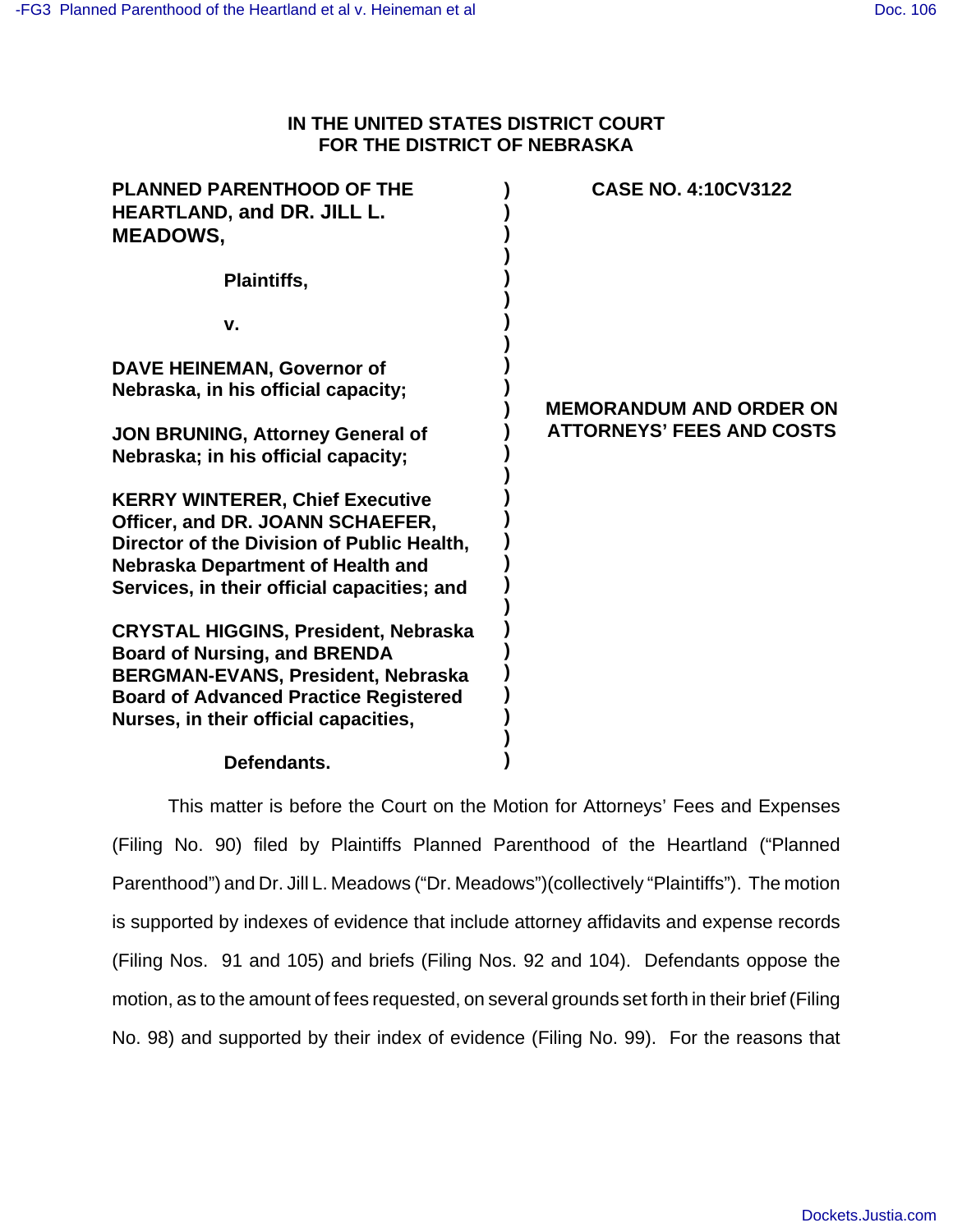follow, this Court concludes that an award of fees is appropriate in this case in the amount requested by Plaintiffs.

### **BACKGROUND**

Planned Parenthood brought this action on June 28, 2010, under 42 U.S.C. § 1983, challenging Legislative Bill 594, 101<sup>st</sup> Leg. Reg. Sess. (Neb. 2010) ("LB594"), under 42 U.S.C. § 1983, on several grounds. (Filing No. 1.) Planned Parenthood's Motion for Temporary Restraining Order and Preliminary Injunction (Filing No. 2) was filed the same day. (Filing No. 2.) An Amended Complaint (Filing No. 51) added Dr. Jill L. Meadows as a Plaintiff. On July 14, 2010, the Court granted Plaintiffs' motion, in part, and enjoined the enforcement of certain sections of LB 594 (Filing No. 53). On August 18, 2010, the parties entered a Joint Stipulation to Entry of Final Judgment and Permanent Injunction (Filing No. 62). The parties stipulated to the entry of a judgment and an order granting final declaratory and injunctive relief consistent with the preliminary injunction, but did not reach a compromise on attorneys' fees and costs. On August 24, 2010, the Court approved the parties' Joint Stipulation and entered judgment in favor of Plaintiffs.

Plaintiffs seek an award of \$125,913.82 for attorneys' fees related to work on the merits of the litigation; \$3,445.39 for the costs and expenses related to the merits of the litigation; and \$6,868.75 for attorneys' fees incurred in the preparation of the present fees application, for a total requested fee award of \$136,227.96. Defendants do not dispute Plaintiffs' right to an award of reasonable attorneys' fee as a prevailing party under 42 U.S.C. § 1988. However, Defendants argue that Plaintiffs' request is unreasonable and should be reduced substantially. Defendants argue that Plaintiffs have failed to document how the hours were expended, have failed to use reasonable billing methods, and have charged excessive hourly rates. Defendants also argue that the time expended by Plaintiffs' counsel was unreasonable given the relatively short duration of the litigation.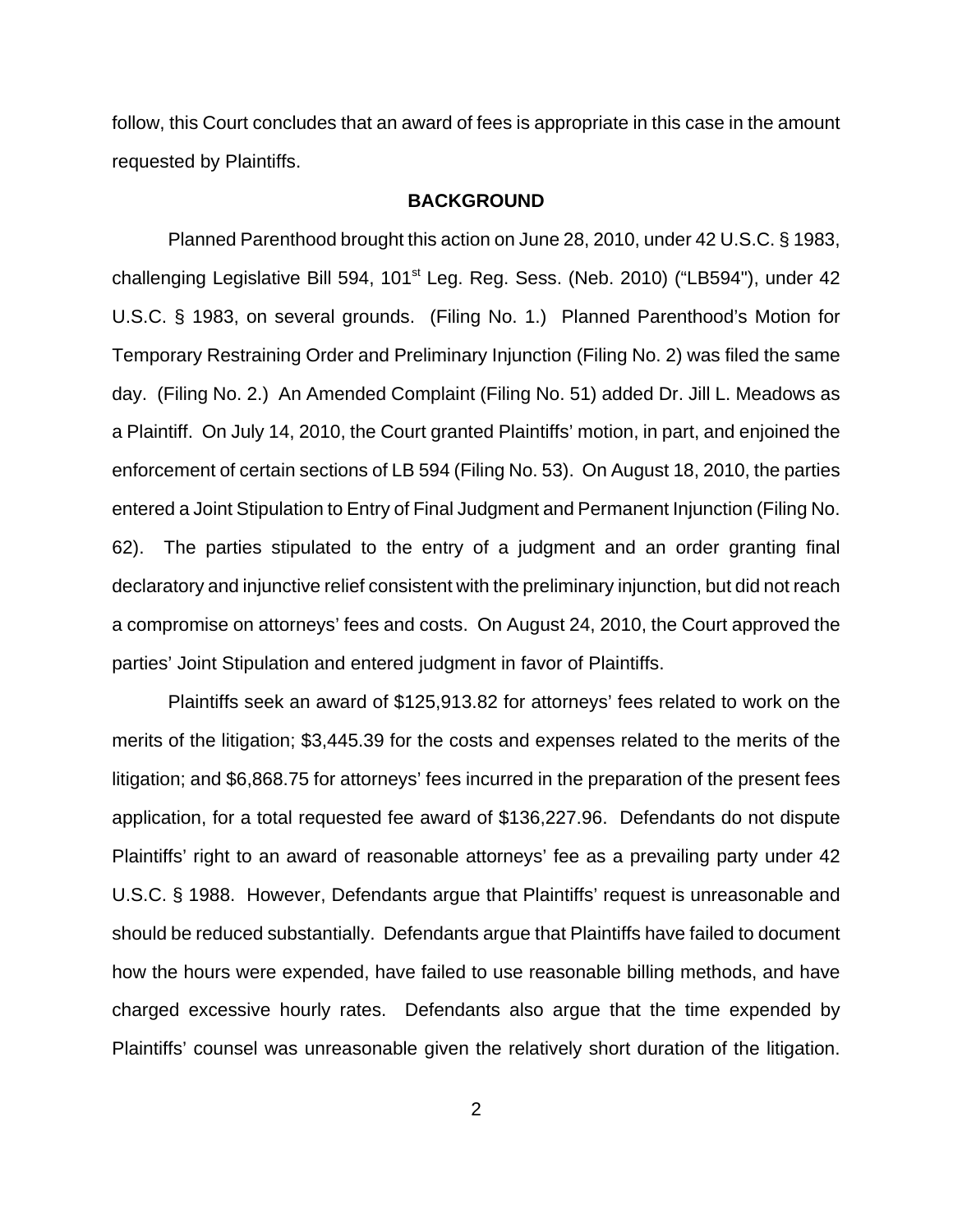Accordingly, Defendants argue that the Court should reduce the Plaintiffs' requested award to an amount of \$10,000, representing 40 hours of work for the short litigation and a modest award for costs and fees associated with the fee application.

#### **DISCUSSION**

Under 42 U.S.C. § 1988(b), Courts may award a reasonable attorney fee to a prevailing party. Hensley v. Eckerhart, 461 U.S. 424, 429 (1983). "To be a prevailing party, [a plaintiff] must 'succeed on any significant issue in litigation which achieves some of the benefit [he] sought in bringing suit."<sup>1</sup> Forest Park II v. Hadley, 408 F.3d 1052, 1059 (8th Cir. 2005) (quoting Farrar v. Hobby, 506 U.S. 103, 109 (1992)). "The starting point in determining attorney fees is the lodestar, which is calculated by multiplying the number of hours reasonably expended by the reasonable hourly rates." Fish v. St. Cloud State Univ., 295 F.3d 849, 851 (8th Cir. 2002). "The hours reasonably expended are determined by reviewing the records submitted by counsel, verifying the accuracy of the records, and then deducting excessive, redundant, or otherwise unnecessary work." U & I Sanitation v. City of Columbus, 112 F. Supp. 2d 902, 604 (D. Neb. 2000).

Plaintiffs have submitted affidavits and billing records of attorneys and paralegals with hourly billing rates ranging between \$185.00 and \$275.00 for attorneys and between \$85.00 and \$100.00 for paralegals. Multiplied by the 687 hours billed for litigating the merits of this case and the 30.25 hours spent preparing this fee application, Plaintiffs request \$125,913.82<sup>2</sup> in fees for the work on the merits of the litigation, and \$6,868.75 in

<sup>&</sup>lt;sup>1</sup> Defendants do not argue that Plaintiffs' award should be reduced because they were not successful on each of their claims; and because the Plaintiffs obtained the relief they sought with respect to all issues of significance in the litigation, the Court will not reduce their award on any such theory.

 $^2$  The total fees requested for the merits of the litigation is \$139,904.25 and Plaintiffs reduced that amount by 10% to reflect duplication of effort.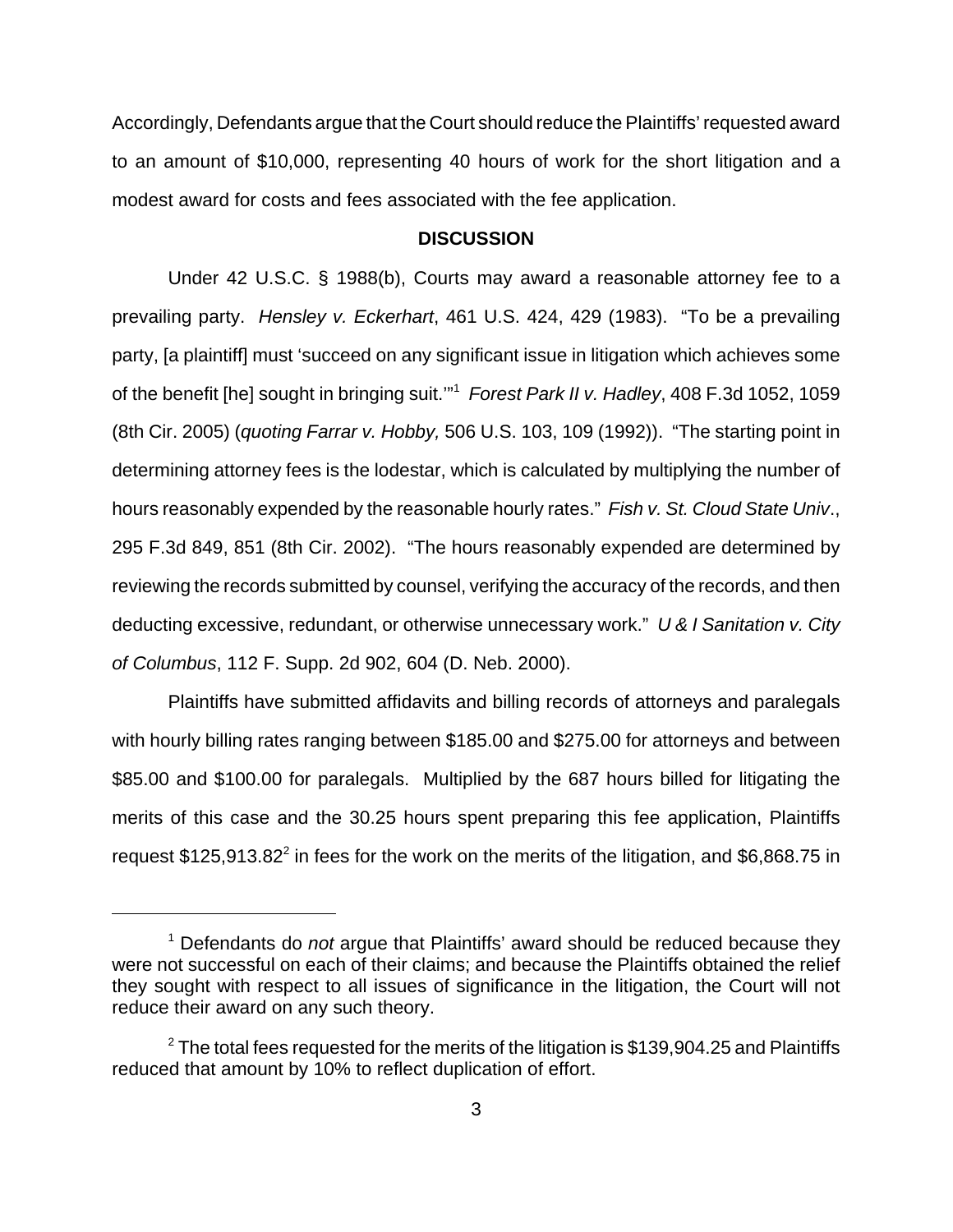fees for work on the fee application. Given the novelty and complexity of the issues raised by the enactment of LB 594, the accelerated schedule required to challenge the legislation before its effective date, and other reasons discussed in more detail below, the Court concludes that the Plaintiffs' request for attorneys' fees is reasonable.

### **I. Fees in Merits Litigation**

Defendants suggest several grounds that the Court should consider to reduce the amount of fees requested by Plaintiffs. The Court has considered each of these arguments and concludes that each is unpersuasive.

#### a. Duplicative Services

Defendants claim that a substantial amount of time was billed by multiple attorneys performing the same tasks. Courts may reduce attorney hours and fees for duplication or inefficiency where more than one attorney is used. A.J. by L.B. v. Kierst, 56 F.3d 849, 864 (8th Cir. 1995). "Time spent by two attorneys on the same general task is not, however, per se duplicative" and "[c]areful preparation often requires collaboration and rehearsal." Rodriguez-Hernandez v. Miranda-Velez, 132 F.3d 848, 860 (1st Cir. 1998). For example, in ACLU Nebraska Found. v. City of Plattsmouth, Neb., 199 F. Supp. 2d 964, 969 (D. Neb. 2002), the defendants urged this Court to reduce an attorneys' fee award where two of the plaintiff's lawyers were present for meetings, depositions, and the pretrial conference. The Court determined that these efforts were not duplicative under the circumstances. The Court also noted that "[w]hen the losing party itself uses multiple counsel, the claim that the prevailing party should not have used multiple counsel fails." Id. (citing Carhart v. Stenberg, 11 F. Supp. 2d 1134, 1137-38 (D. Neb. 1998)).

Under the circumstances of this case, the efforts of the Plaintiffs' attorneys were not unreasonably duplicative. The majority of the allegedly duplicative entries comes from times when both Jennifer Sandman and Mimi Liu, counsel for Planned Parenthood, were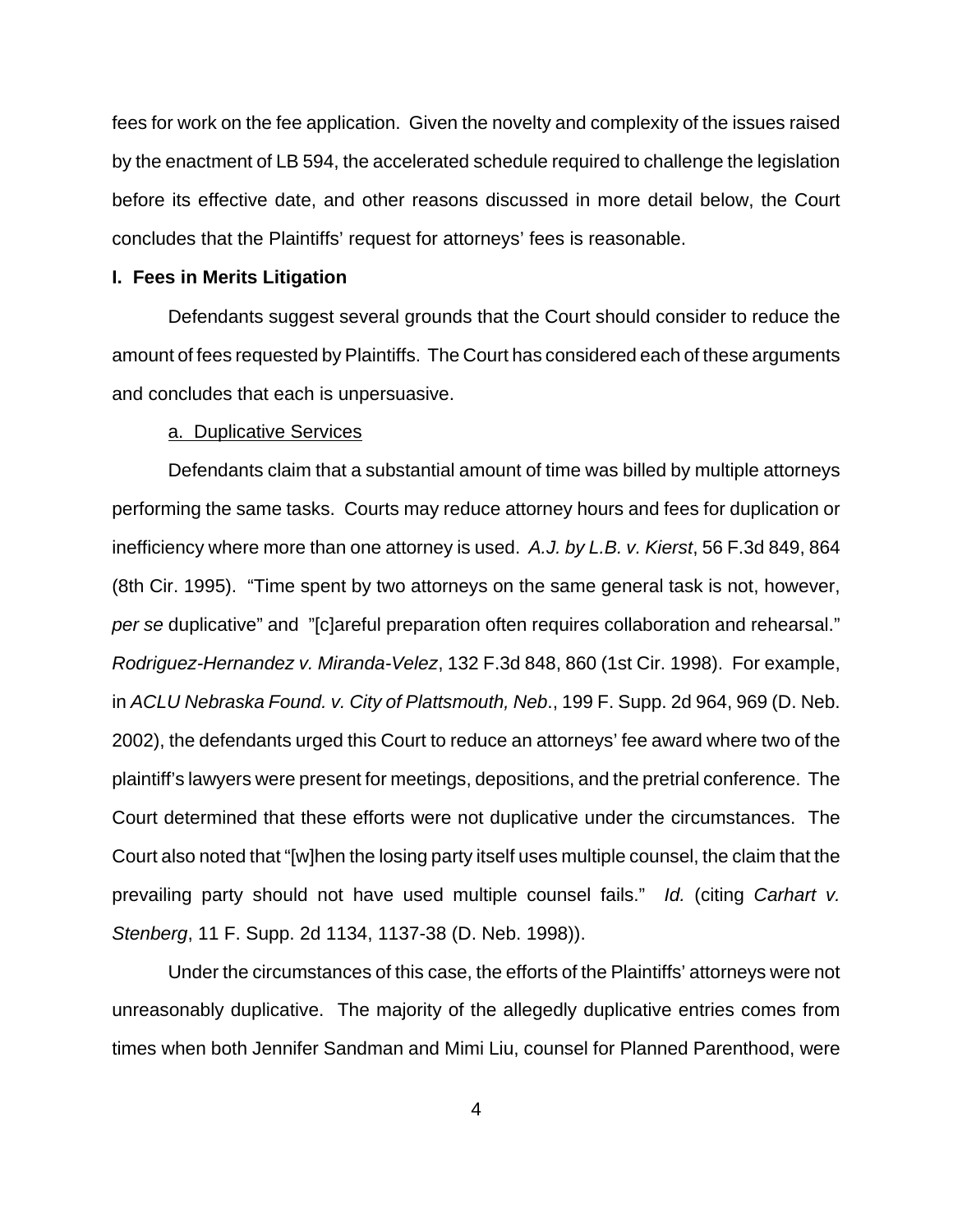working. Many of these allegedly duplicative efforts were meetings and telephone conferences to discuss development of case strategy and trial preparation. Given the nature of the case, the novelty of LB 594, and the important and far-reaching constitutional issues presented, it is not unreasonable to expect that two or more attorneys would confer to organize and prepare the case. The attorneys conferred with each other to coordinate the efforts necessary to file the Complaint and the Motion for Preliminary Injunction before the statute was to go into effect. As noted in the Court's Order (Filing No. 53), LB 594 was a first-of-its-kind informed-consent statute. No other remotely similar statute applicable to abortions, or to any other medical procedures, existed at the time. LB 594 was drafted in such a manner that it presented highly complex jurisdictional issues of standing, *i.e.*, injury, causation, and redressability, as well as ripeness. The complexity and novelty of the statute, coupled with the relatively brief period between the passage of LB 594 and its effective date, and the risk of irreparable harm had the statute gone into effect, all suggest that a degree of conferring and coordinating of efforts among Plaintiffs' counsel was reasonable.

The Defendants have submitted a table of allegedly duplicative entries, suggesting that time billed by Roger K. Evans was unreasonable. According to the time sheets, a significant portion of Mr. Evans's time was spent conferring with co-counsel and reviewing their work. Again, under the circumstances of this case, Mr. Evans's role was not unreasonably duplicative or unnecessary. As noted in Planned Parenthood Minn., North Dakota v. Rounds, No. CIV. 02-4009, 2006 WL 1889163, at \*3 (D.S.D. July 7, 2008), Mr. Evans is one of the "preeminent reproductive rights attorneys in the United States." In this case, it was not unreasonable for co-counsel to tap his "wealth of legal and strategic knowledge." Id. at \*5.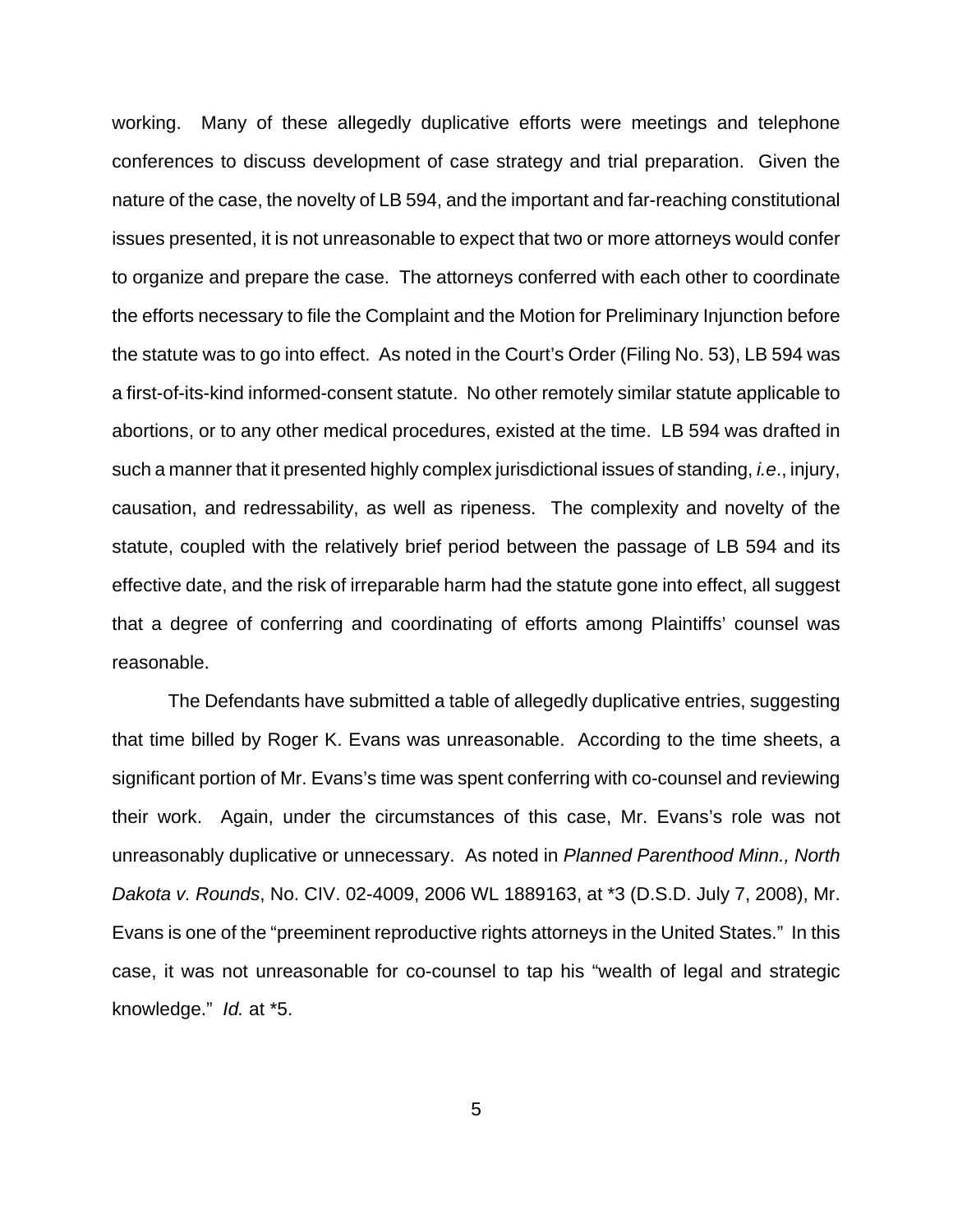The Court also is unpersuaded that billing for multiple attorneys' attendance at the July 13, 2010, hearing was unreasonable. As stated in ACLU Nebraska Found., that argument is less persuasive when the losing party itself uses multiple counsel. 199 F. Supp. 2d at 969. Defendants also were represented by multiple counsel at the hearing, which was prudent and wholly consistent with the importance and complexity of the issues presented.

The Court notes that it did find some entries on the billing records submitted by Plaintiffs that may be characterized as duplicative. However, these entries were fairly taken into account by the Plaintiffs' voluntary ten percent reduction in hours claimed. The remaining entries were not unreasonably duplicative, and the amount requested by Plaintiffs will not be further reduced for alleged duplication of efforts.

### b. Billing in Quarter-Hour Increments

Defendants argue the Plaintiffs' award should be reduced because many of the attorneys and paralegals billed their time in quarter-hour increments rather than tenth-hour increments. The Eighth Circuit has stated that "quarter-hour increment billing is less reliable than tenth-hour billing and risks bill inflation." Republican Party of Minn. v. White, 456 F.3d 912, 920 (8th Cir. 2006). In Republican Party, the Eighth Circuit focused on billing entries for simple tasks such as phone calls, each billed separately in single quarter-hour increments. Rather than reducing an attorney fee award simply because the attorney billed in quarter-hour increments, the Eighth Circuit conducted its own review to determine if any the quarter-hour billings were unreasonable. Id. That Court's review revealed over 500 entries for "conferences" billed for an entire quarter-hour. Id. Because those entries lacked more specific description, the Eighth Circuit determined that they were likely to result in over-billing. Id. That Court converted each entry into tenth-hour increments and reduced the total award accordingly. Id.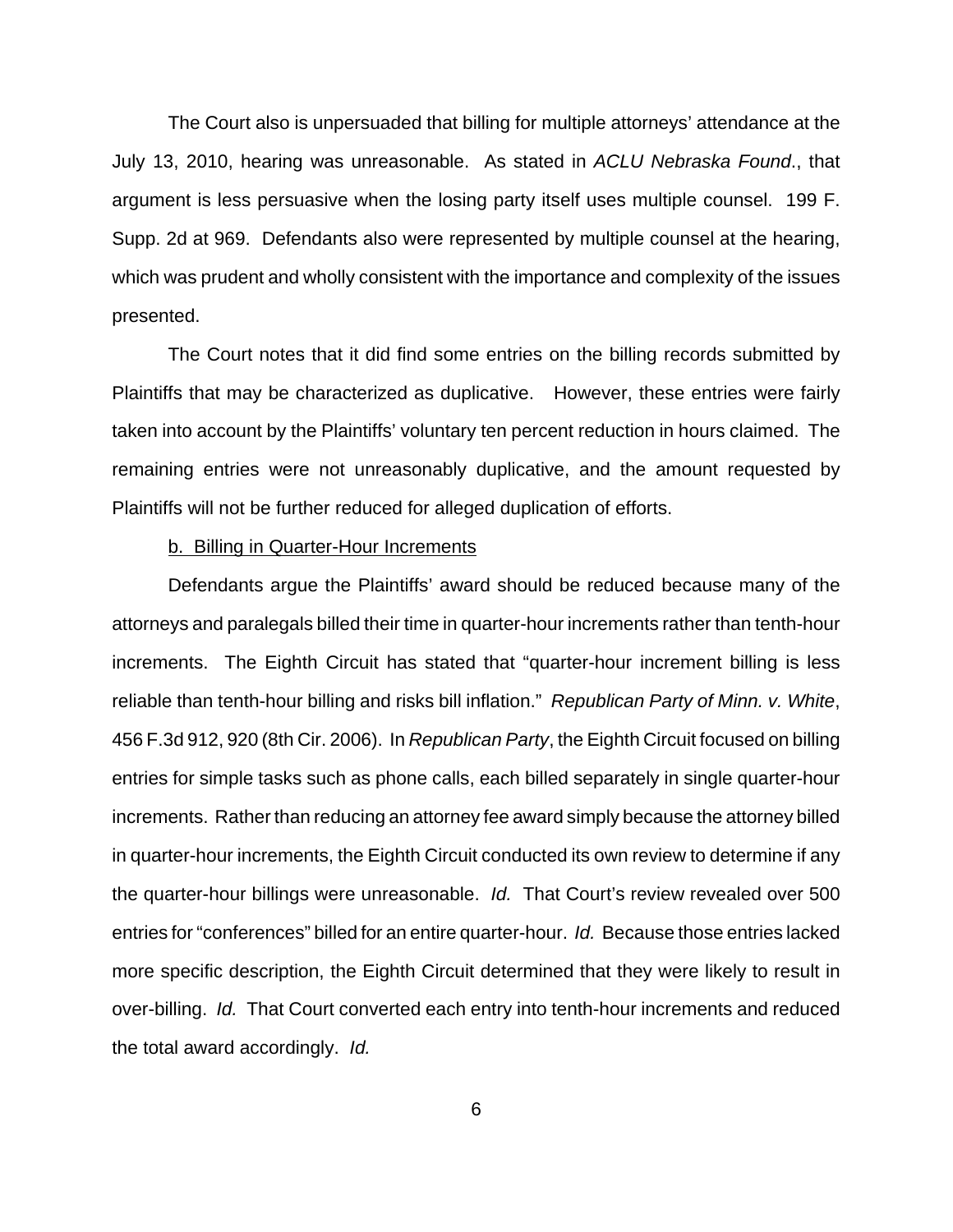The Plaintiffs' accounting in this case does not contain excessive quarter-hour billing entries like those in Republican Party. The evidence reveals only a handful of entries billing a single quarter-hour increment. Further, unlike the vague entries in Republican Party, each quarter-hour entry contains a specific description of how the time was spent. For example, where Ms. Liu or Ms. Sandman billed a quarter-hour for a telephone conference, the entry specifically identifies the purpose of the conference. Other quarter-hour entries contain similarly detailed descriptions of how the time was spent. The Court is satisfied that Plaintiffs' quarter-hour entries are not inherently unreliable merely because they are not stated in tenth-hour increments.

### c. Sufficient Detail of Time Entries

Defendants argue that the attorney fee award should be reduced because Plaintiffs' billing entries fail to provide sufficient detail in accounting for the attorneys' time. The fee applicant bears the burden of establishing entitlement to an award and documenting the hourly rates and time spent. H.J. Inc. v. Flygt Corp., 925 F.2d 257, 260 (8th Cir. 1991) (quoting Hensley, 461 U.S. at 437). "Inadequate documentation may warrant a reduced fee" because imprecise or incomplete billing records prevent any meaningful review of a fee application. Id. In Flygt, the Eighth Circuit affirmed the district court's reduction of the lodestar where the billing records included entries such as "legal research," "trial prep," or "met w/ client." Id. The Eighth Circuit noted that some entries were so vague that the district court could not determine whether they were related to the applicant's successful claims or whether they even pertained to the applicable litigation. Id. The Eighth Circuit suggested that, in the future, a district court may consider directing the fee applicant to submit additional records before reducing the amount, but ultimately concluded that the district court's reduction of the fee was not an abuse of discretion. Id.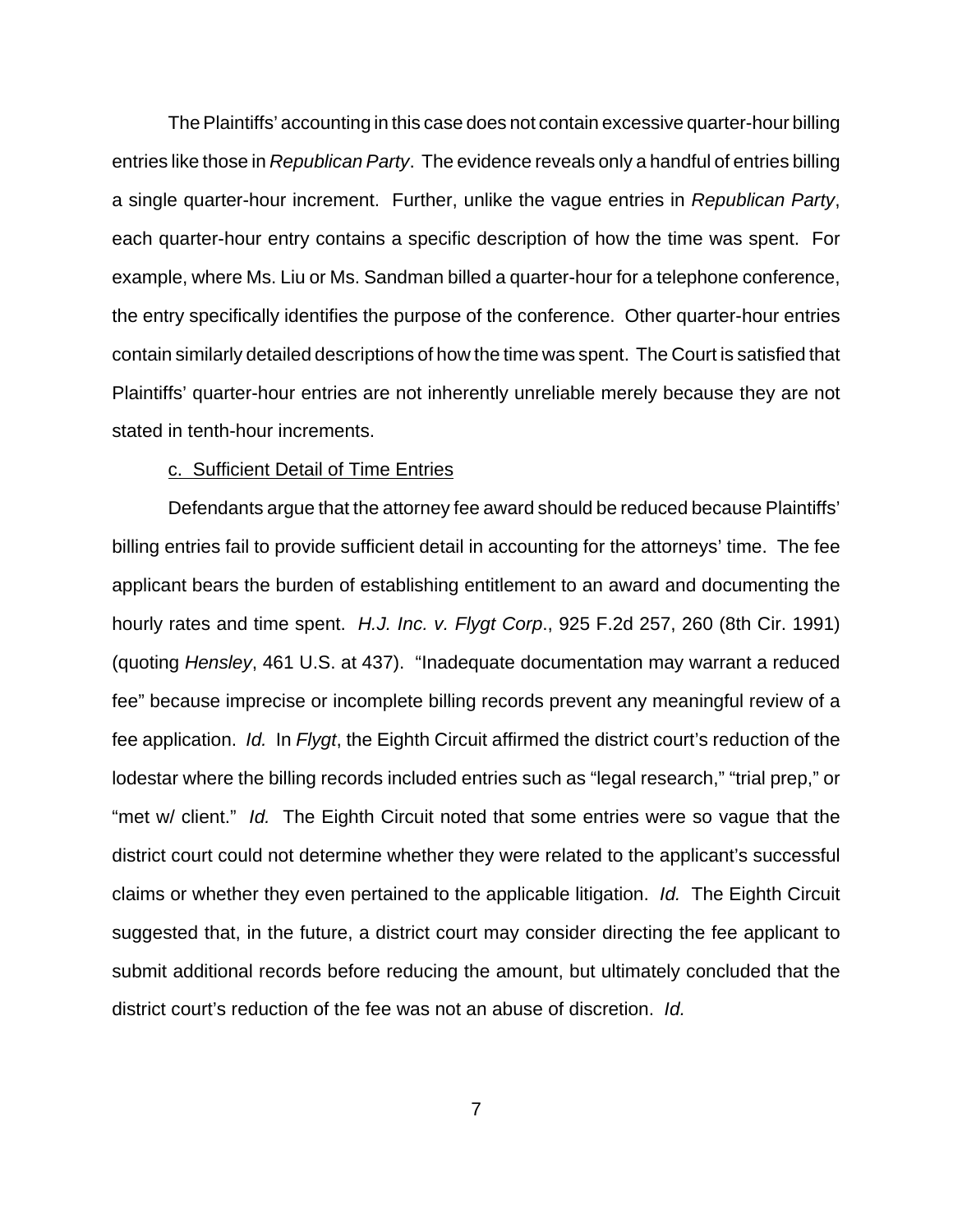Here, Defendants claim that 395.45 hours, or nearly half of Plaintiffs' entries, are vague. Unlike the entries in Flygt, however, the Plaintiffs' entries are susceptible of meaningful review by the Court. Each of the entries relates solely to this case, and Plaintiffs prevailed in full, obtaining all the relief sought. Cf. Sanders v. Hartford Life & Accident, Ins. Co., No. 04-5163, 2006 WL 1171862, at \*1 (W.D. Ark. 2006) ("While plaintiff's attorney's itemization leaves much to be desired in terms of specificity, the Court does not find it so inadequate as to make meaningful review impossible."). Therefore, the Court will not reduce the requested reward based on any perceived lack of specificity.

### d. Typical Nebraska Rates

Defendants claim the Plaintiffs' attorneys billed their time at rates in excess of the typical rate charged in Nebraska for similar cases. The marketplace serves as the district court's guide in determining what is a "reasonable" hourly rate. Missouri v. Jenkins, 491 U.S. 274, 285 (1989). Defendants claim that the prevailing rate for attorneys with 9-10 years of litigation experience is likely \$200/hour. Defendants' argument is based on the Affidavit of Timothy R. Engler (Filing No. 99-1). However, Mr. Engler's affidavit only establishes the typical billing rates in his own firm, not the typical rates for all attorneys in Nebraska. (Filing No. 99-1 ¶ 9.) The Affidavit of Gail Perry (Filing No. 91-5 ¶ 6) establishes that reasonable rates for this type of case range, at a minimum, between \$200.00 to \$275.00 per hour. This Court has awarded attorneys' fees at such rates in similar cases, such as Title VII actions. See e.g. Sheriff v. Midwest Health Partners, No. 8:07CV475, 2009 WL 2992513, at \*10 (D. Neb. Sept. 16, 2009) (awarding rates of \$200 to \$300 per hour). The complexity and novelty of this case, combined with the skill of the lawyers involved, suggests that the rates billed by Plaintiffs' lawyers are reasonable. No other evidence suggests that the marketplace in Nebraska would support fees substantially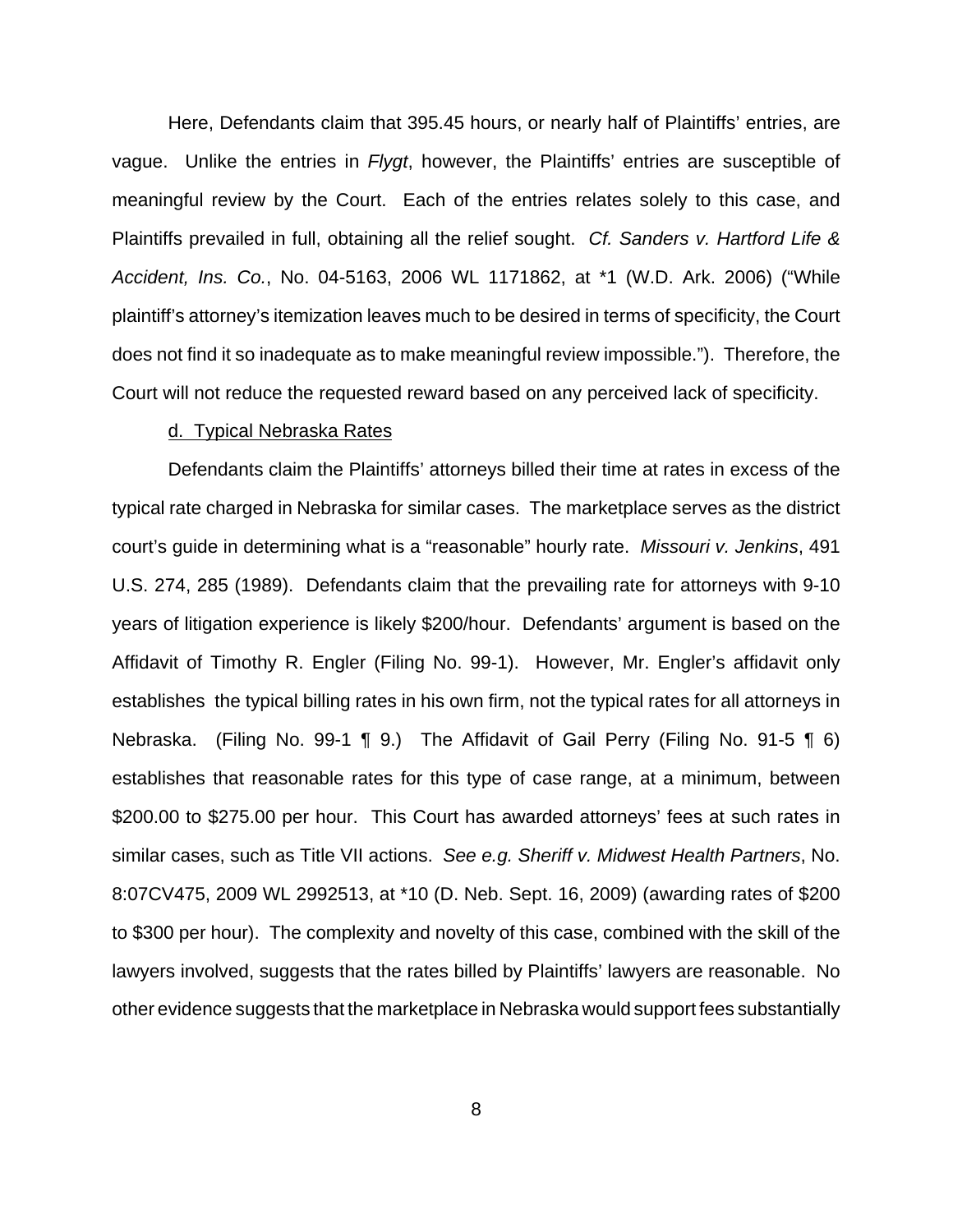less than those charged by counsel for Plaintiffs in this case. Therefore, the lodestar will not be reduced on those grounds.

### e. Total Hours Billed

Defendants argue that the Plaintiffs' total hours billed is excessive based on the short duration of the litigation. The Defendants contrast the total number of hours billed by the Plaintiffs' lawyers in this case to the number of hours billed in Planned Parenthood of S.C. v. Rose, 361 F.3d 786 (4th Cir. 2004). In Rose, counsel for plaintiff billed a total of 440.15 hours for a case that was litigated over a four-year period, ending with a denied petition for certiorari to the United States Supreme Court. In this case, the Plaintiffs' lawyers billed a total of 687.05 hours. Defendants argue that the reasonableness of the hours requested by Plaintiffs is undermined by the contrast between the hours spent by counsel in the Rose litigation.

The legal bases for the challenges in Rose were substantially different from the issues presented in this case. According to the affidavit of Mr. Evans, also co-counsel to the plaintiff in Rose, there was no work to be done with expert witnesses or need to develop any extensive factual testimony, and the South Carolina law challenged in Rose was not the first of its kind. Similar laws had been enacted in Florida and Louisiana, and both of those laws had been challenged in court. Counsel in Rose had access to the pleadings, briefs, and other documents filed in those cases as well as the courts' rulings. In contrast, no law like LB 594 had ever been passed, much less challenged. The novelty and complexity of the issues required extensive work, all of which needed to be completed before the statute was to go into effect. The Court is not persuaded that the number of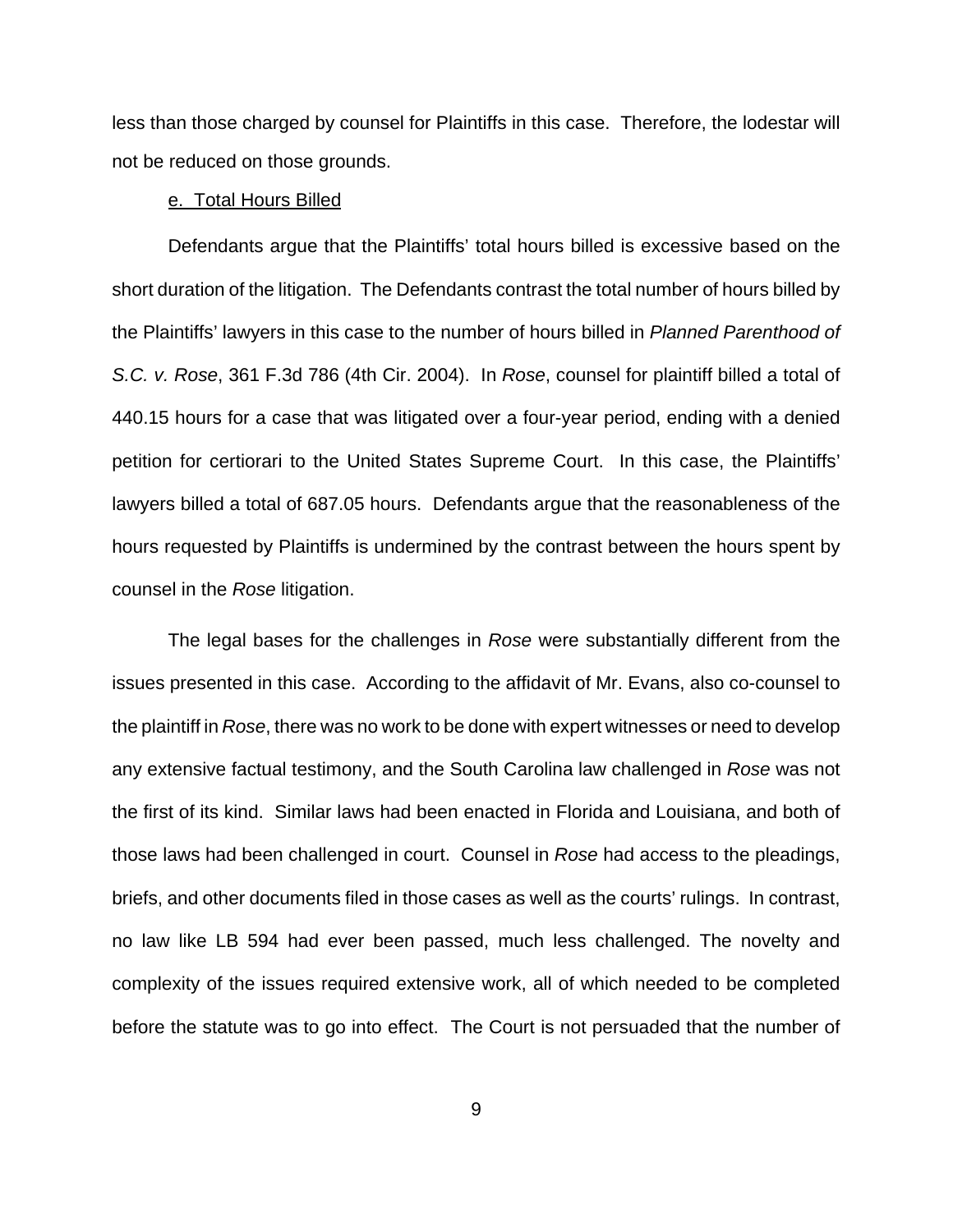hours expended by Plaintiffs' counsel was unreasonable simply based on the case's relatively short duration.<sup>3</sup> For the reasons already stated, even though the litigation period was brief, the hours expended in this case were reasonable under the circumstances.

### **II. Costs in Merits Litigation**

Defendants have few objections to Plaintiffs' costs. The Defendants do question a \$1,500 plane ticket for Ms. Sandman to Omaha and her taxi fares, approaching \$200.00. The Court's own review of the record of costs claimed by Plaintiffs does not indicate any unreasonable expenditures.

#### **III. Fees Incurred Preparing Fee Application**

Finally, Defendants claim that Plaintiffs' request for fees for the preparation of this fee application is unreasonable, for the same reasons that the Defendants challenge the fees claimed by Plaintiffs' counsel for the merits of the litigation, namely, the quarter-hour billing increments, the hourly rates allegedly charged by Nebraska attorneys, and the purported vagueness of the entries. For the reasons stated above, the Court is unpersuaded by the Defendants' arguments.

### **IV. Lodestar Calculation**

Plaintiffs succeeded on each of their claims, challenging a novel statute that presented complex and important constitutional issues, and that required very expedited action. The Court's independent review of the Plaintiffs' evidence in support of their claims

 $^{\rm 3}$  In the weeks before LB 594 was to take effect, the undersigned judge and at least two members of her staff worked evenings and weekends to ensure that the Memorandum and Order addressing the Plaintiffs' request for preliminary injunctive relief could be expedited. This Court would find no reason to doubt the veracity of lawyers on either side of this litigation claiming to have worked similarly long hours.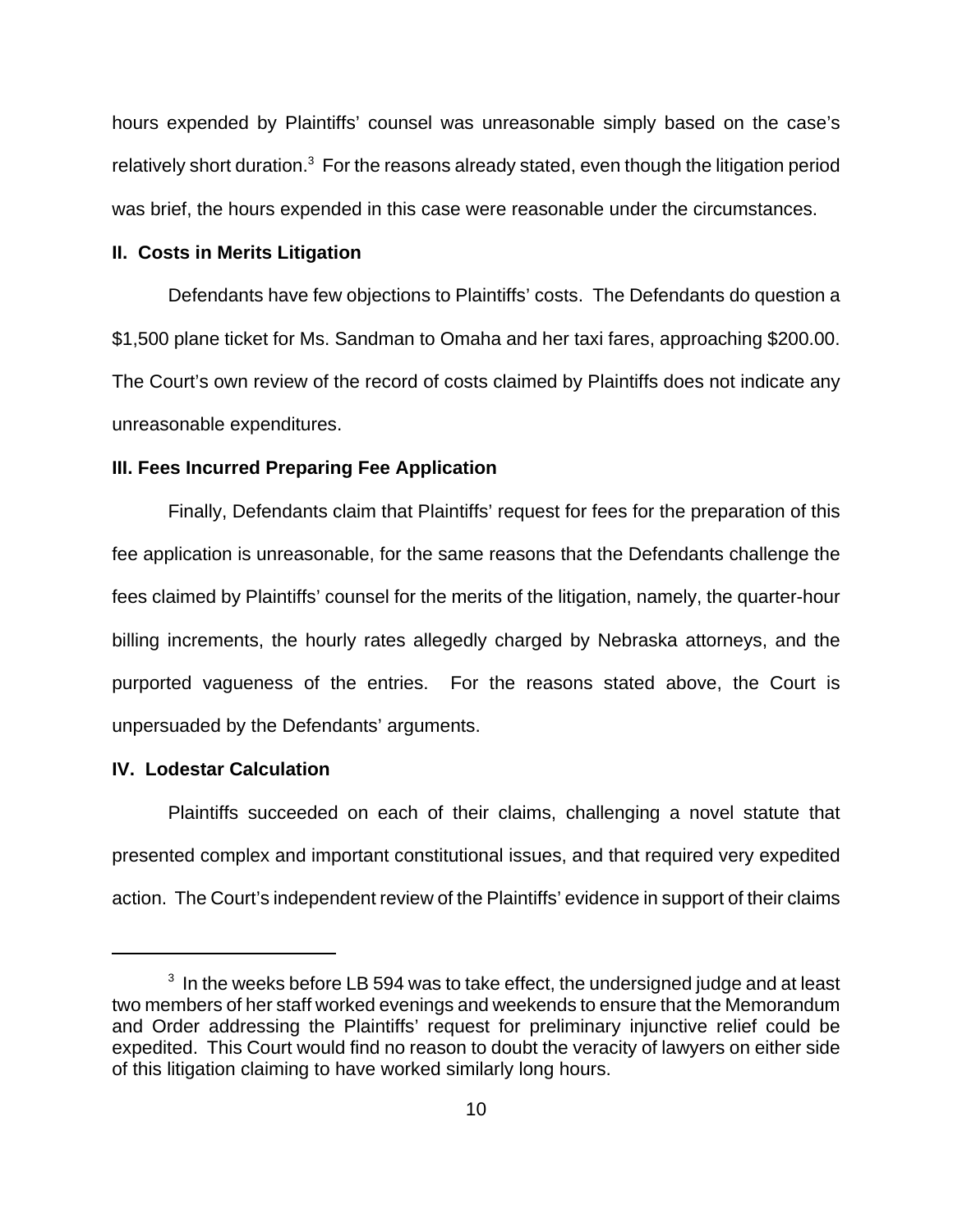for attorneys' fees leads the Court to conclude that the claims are fair and reasonable and should not be reduced, other than by 10% for duplication of effort. The Court's calculation is as follows for the merits litigation:

| <b>Attorney/Paralegal</b>                                   | Hours x Rate/Hr.  | <b>Total Fee Requested</b> |
|-------------------------------------------------------------|-------------------|----------------------------|
| <b>Planned Parenthood Federation of America</b>             |                   |                            |
| Mimi Liu                                                    | 263.00 x \$225.00 | \$59,175.00                |
| Liu (travel)                                                | 14.00 x \$112.50  | \$1,575.00                 |
| Jennifer Sandman                                            | 231.00 x \$225.00 | \$51,975.00                |
| Sandman (travel)                                            | 12.00 x \$112.50  | \$1,350.00                 |
| <b>Roger Evans</b>                                          | 22.25 x \$275.00  | \$6,118.75                 |
| Jennifer Chou (paralegal)                                   | 58.50 x \$ 85.00  | \$4,972.50                 |
| Emily Rock (paralegal)                                      | 22.00 x \$85.00   | \$1,870.00                 |
| Subtotal                                                    |                   | \$127,036.25               |
| 10% Reduction for Duplication of Effort                     |                   | \$114,332.62               |
| Baylor, Evnen, Curtiss, Grimit & Witt, LLP                  |                   |                            |
| Andrea Snowden                                              | 16.90 x \$225.00  | \$3,802.50                 |
| <b>Gail Perry</b>                                           | 3.30 x \$225.00   | \$742.50                   |
| Perry (travel)                                              | 2.00 x \$112.50   | \$225.00                   |
| Susan Blackwell (paralegal)                                 | 6.30 x \$100.00   | \$630.00                   |
| Subtotal                                                    |                   | \$5,400.00                 |
| 10% Reduction for Duplication of Effort                     |                   | \$4,860.00                 |
| <b>American Civil Liberties Union Federation - New York</b> |                   |                            |
| Alexa Kolbi-Molinas                                         | 22.80 x \$185.00  | \$4,218.00                 |
| <b>Talcott Camp</b>                                         | 13.00 x \$250.00  | \$3,250.00                 |
| Subtotal                                                    |                   | \$7,468.00                 |
| 10% Reduction for Duplication of Effort                     |                   | \$6,721.20                 |
| <b>Total Fees Award for Merits Litigation</b>               |                   | \$125,913.82               |

Costs will be awarded according to the amounts requested in the Plaintiffs' motions.

Accordingly, taxable costs will be awarded in the amount of \$3,445.39. The lodestar

calculations for fees incurred in preparing this fee application are as follows: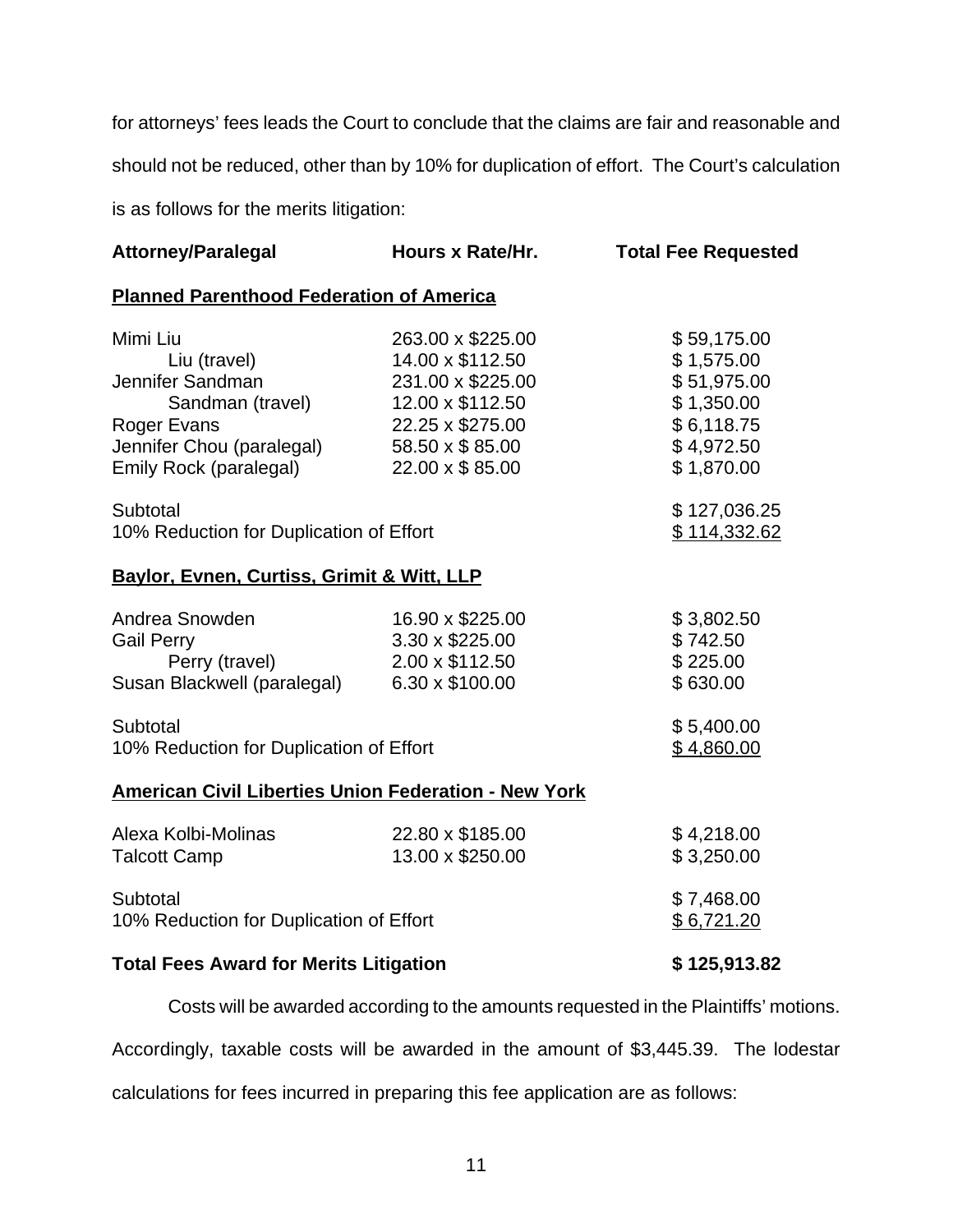Mimi Liu 29.00 x \$ 225.00 \$ 6,525.00 Roger Evans 1.25 x \$ 275.00 \$ 343.75

Attorney/Paralegal **Hours x Rate/Hr.** Total Fee Requested

## Total Fees Award for Fee Application **\$ 6,868.75**

Accordingly,

IT IS ORDERED: The Plaintiffs' Motion for Attorneys' Fees and Expenses (Filing No.

- 90) is granted as follows:
	- 1. Plaintiffs are awarded attorneys' fees as the prevailing party in the litigation of the merits of this case in the total amount of \$125,913.82, divided between counsel for the Plaintiffs as follows:
		- a. \$114,332.62 to Planned Parenthood Federation of America;
		- b. \$4,860.00 to the law firm of Baylor, Evnen, Curtiss, Grimit & Witt, LLP; and
		- c. \$6,721.20 to the American Civil Liberties Union Foundation New York;
	- 2. Plaintiffs are awarded non-taxable expenses in the total amount of \$3,036.39 to Planned Parenthood Federation of America, and \$409.00 to the law firm of Baylor, Evnen, Curtiss, Grimit & Witt, LLP; and
	- 3. Plaintiffs are awarded attorneys' fees in the amount of \$6,868.75 to Planned Parenthood Federation of America representing the fees incurred in preparing its fee application.